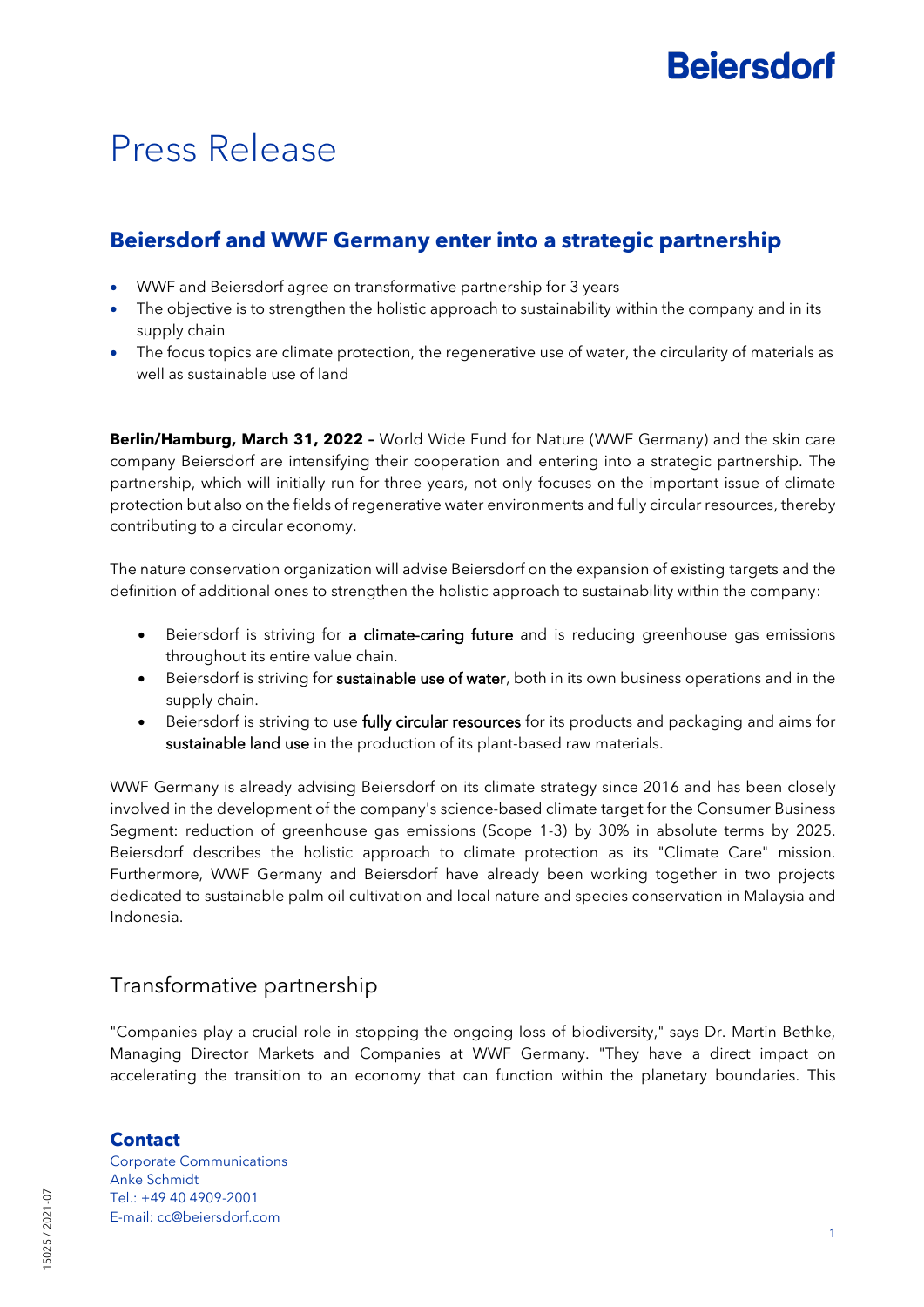## **Beiersdorf**

includes driving transformation for a sustainable future in their operations and value chains, as well as in their market and regulatory environment. WWF is pleased to be doing this with Beiersdorf directly in the company and in the supply chain."

Jean-François Pascal, Vice President Corporate Sustainability at Beiersdorf explains: "As a global skin care company we find it essential to contribute – not only for our consumers, but also for society and our environment. With our Sustainability Agenda CARE BEYOND SKIN we have set ourselves ambitious targets and are vigorously pursuing these. Through our partnership with WWF Germany and with their expertise and critical eye, we intend to further strengthen our sustainability approach in the areas of climate care and the responsible use of water and resources."

### Climate care as core component

As part of the transformative partnership, Beiersdorf aims to develop a science-based net zero target building on its already existing 1.5-degree compatible climate target. In addition to using renewable energy, the main measures for reducing greenhouse gas emissions include the reduction of emissions from the use of raw materials, the use of recycled materials for packaging as well as an increased sourcing of natural raw materials from sustainable sources. These comprehensive measures throughout the company's entire value chain are a core component of Beiersdorf's "Climate Care" mission.

### Care for ecosystems through sustainable use of land and water

Together with WWF, Beiersdorf will promote a science-based approach to the regenerative use of water in the supply chain. Additionally, common supply chain measures are designed to ensure the sourcing of deforestation-free and renewable resources directly at the beginning of the supply chain. The aim is to prevent the loss of biodiversity through deforestation and to prevent the conversion and destruction of natural ecosystems. This effort considers the company's key agricultural raw materials: Palm oil, paper, soy and coconut.

In West Kalimantan, Indonesia, WWF and Beiersdorf have implemented a project with smallholder farmers in 2018. The project's objectives are to prevent further deforestation, promote the sustainable cultivation of palm oil and to improve the livelihoods of smallholder farmers and their families. The second project, which WWF and Beiersdorf are realizing together with Beiersdorf's supplier Evonik since 2019, is located in the conservation area Tabin, Sabah, Malaysia. This nature reserve is a vital habitat for several rare and endangered species, such as Orangutans, Borneo Elephants and the Sunda Clouded Leopard. The Tabin project entails three parallel approaches: Protecting existing forests and the species living there, promoting sustainable palm oil production in the adjacent plantations and restoring degraded land to create essential ecological corridors for local wildlife.

### **Contact**

Corporate Communications Anke Schmidt Tel.: +49 40 4909-2001 E-mail: cc@beiersdorf.com